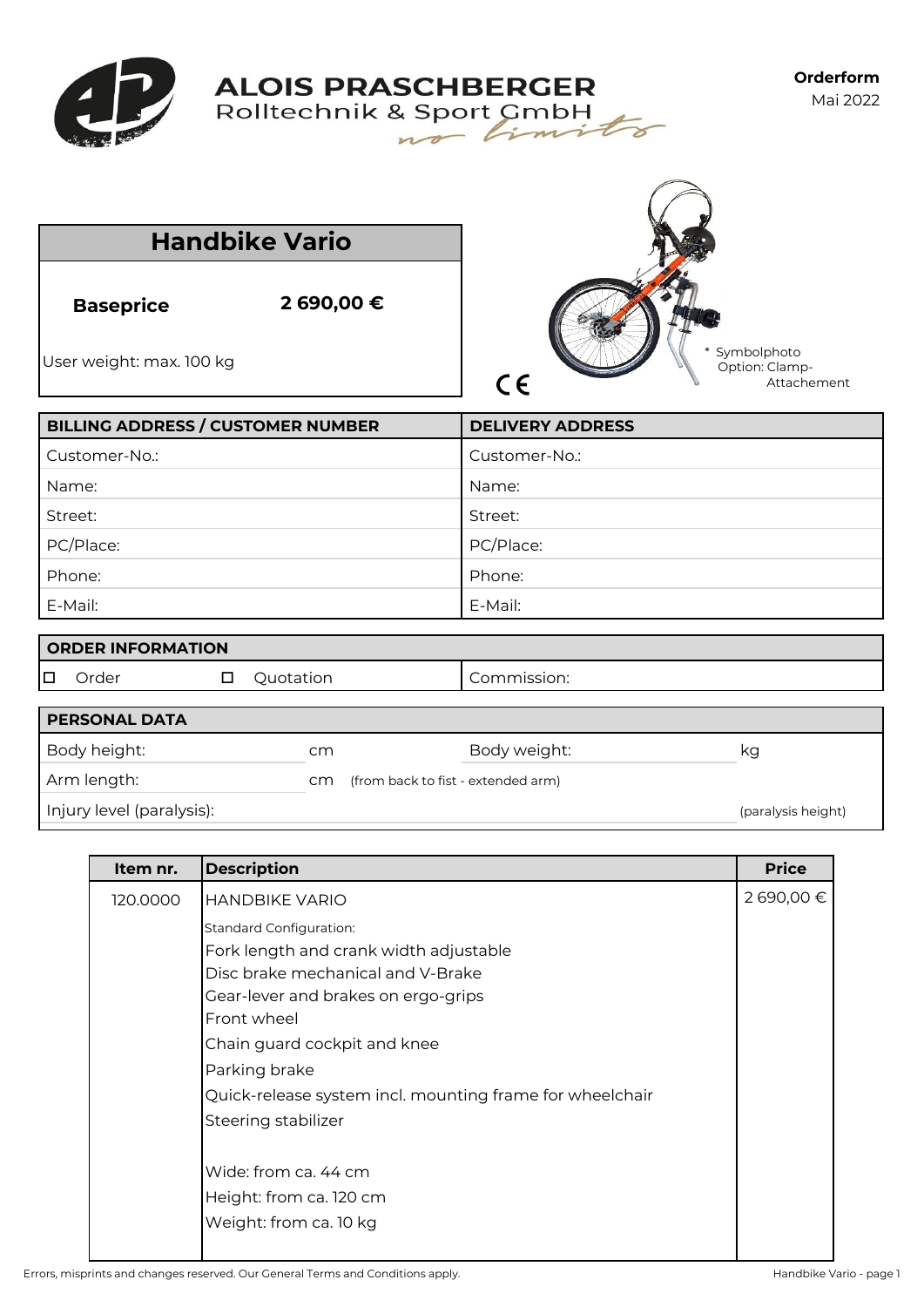| Item                      | <b>Description</b>                                                    |                  | <b>Price</b>         |            |              |
|---------------------------|-----------------------------------------------------------------------|------------------|----------------------|------------|--------------|
| <b>CRANK</b>              |                                                                       |                  |                      |            |              |
|                           | Fork length 175 mm, fork wide (measured from middle-middle ergo-grip) |                  |                      |            |              |
| ABIKE.001                 | Width 440 - 520 mm                                                    | □                | ■                    |            |              |
| ABIKE.002                 | Width 540 - 620 mm                                                    | $\Box$           |                      |            |              |
| ABIKE.003                 | Customized cranks (width, length)                                     | $\Box$           | 280,00€              |            |              |
| <b>FORK LENGTH</b>        |                                                                       |                  |                      |            |              |
| ABIKE.048                 | Preset Fork height 700 mm                                             | □                | $\bullet$            |            |              |
| ABIKE.049                 | Other Fork height (variable approx. 600-1000 mm):                     | $\Box$           | $\blacksquare$       |            |              |
| <b>ERGO-GRIP</b>          |                                                                       |                  |                      |            |              |
| ABIKE.004                 | $\varnothing$ 22 mm                                                   | $\Box$           | п                    |            |              |
| ABIKE.005                 | $\varnothing$ 25 mm                                                   | $\Box$           |                      |            |              |
| ABIKE.006                 | ø 30 mm                                                               | □                |                      |            |              |
| ABIKE.007                 | Quad-handles                                                          | □                | 27,50 € / Stk.       |            |              |
| ABIKE.008                 | Hand rest                                                             | $\Box$           | 27,50 € / Stk.       |            |              |
|                           | <b>STEERING STABILIZER</b>                                            |                  |                      |            |              |
| ABIKE.009                 | Rubber-damper Soft                                                    | □                | $\bullet$            |            |              |
| <b>ABIKE.010</b>          | Rubber-damper Hard                                                    | $\Box$           | $\blacksquare$       |            |              |
| ABIKE.011                 | Alu-damper, adjustable (only with Quick-release system)               | $\Box$           | 165,00€              |            |              |
|                           |                                                                       |                  |                      |            |              |
| <b>FRONT WHEEL</b>        |                                                                       |                  |                      |            |              |
| ABIKE.017                 | 24" (507)<br>24" (540)                                                | □<br>$\Box$      | 104,50€              |            |              |
| ABIKE.018                 | 20" (406)                                                             | □                | 104,50€              |            |              |
| ABIKE.019                 |                                                                       |                  |                      |            |              |
| <b>FRAME COLOURS</b>      |                                                                       |                  |                      |            |              |
| AFARB.001                 | White                                                                 | □                |                      | RAL        | 9016         |
| AFARB.002                 | <b>Black matt</b>                                                     | □                | $\bullet$<br>155,00€ | <b>RAL</b> | 9005         |
| AFARB.003                 | <b>Black gloss</b>                                                    | □                | 155,00€              | <b>RAL</b> | 9005         |
|                           | AFARB.004 Black textured                                              | 미                | 155,00€              |            |              |
| AFARB.005                 | Yellow                                                                | $\Box$<br>$\Box$ | 155,00€              | RAL        | 1023         |
| AFARB.006<br>AFARB.007    | Orange<br>Signal red                                                  | $\Box$           | 155,00€              | <b>RAL</b> | 2004         |
|                           | Ruby                                                                  | $\Box$           | 155,00€              | <b>RAL</b> | 3001         |
| AFARB.008<br>AFARB.009    | Heather violet                                                        | $\Box$           | 155,00€              | RAL        | 3003<br>4003 |
| AFARB.010                 | Signal violet                                                         | $\Box$           | 155,00€              | RAL<br>RAL | 4008         |
| AFARB.011                 | Light blue                                                            | $\Box$           | 155,00€              | <b>RAL</b> | 5012         |
| AFARB.012                 | <b>Blue</b>                                                           | □                | 155,00€              | RAL        | 5017         |
| AFARB.013                 | Night blue                                                            | $\Box$           | 155,00€              | RAL        | 5022         |
| AFARB.014                 | Emerald green                                                         | □                | 155,00€              | RAL        | 6001         |
| AFARB.015                 | Yellow green                                                          | $\Box$           | 155,00€              | RAL        | 6018         |
| AFARB.016                 | Olivgrey                                                              | $\Box$           | 155,00€              | RAL        | 7002         |
| AFARB.017                 | Slate grey                                                            | $\Box$           | 155,00€              | <b>RAL</b> | 7015         |
| AFARB.018                 | Glimmergrey textured                                                  | $\Box$           | 155,00€              |            |              |
| AFARB.019                 | Silver metallic                                                       | $\Box$           | 155,00€              |            |              |
|                           |                                                                       |                  |                      |            |              |
| <b>TYRES</b><br>AREIF.008 | Schwalbe - standard tyres                                             | □                |                      |            |              |
| AREIF.009                 | Schwalbe - Marathon Plus flatless 1"                                  | $\Box$           | 39,00€               |            |              |
| AREIF.010                 | Schwalbe - Marathon Plus flatless 13/8"                               | $\Box$           | 39,00€               |            |              |
| AREIF.011                 | Schwalbe - Mountain-Bike tyres (not possible with ø 540)              | $\Box$           | п                    |            |              |
|                           |                                                                       |                  |                      |            |              |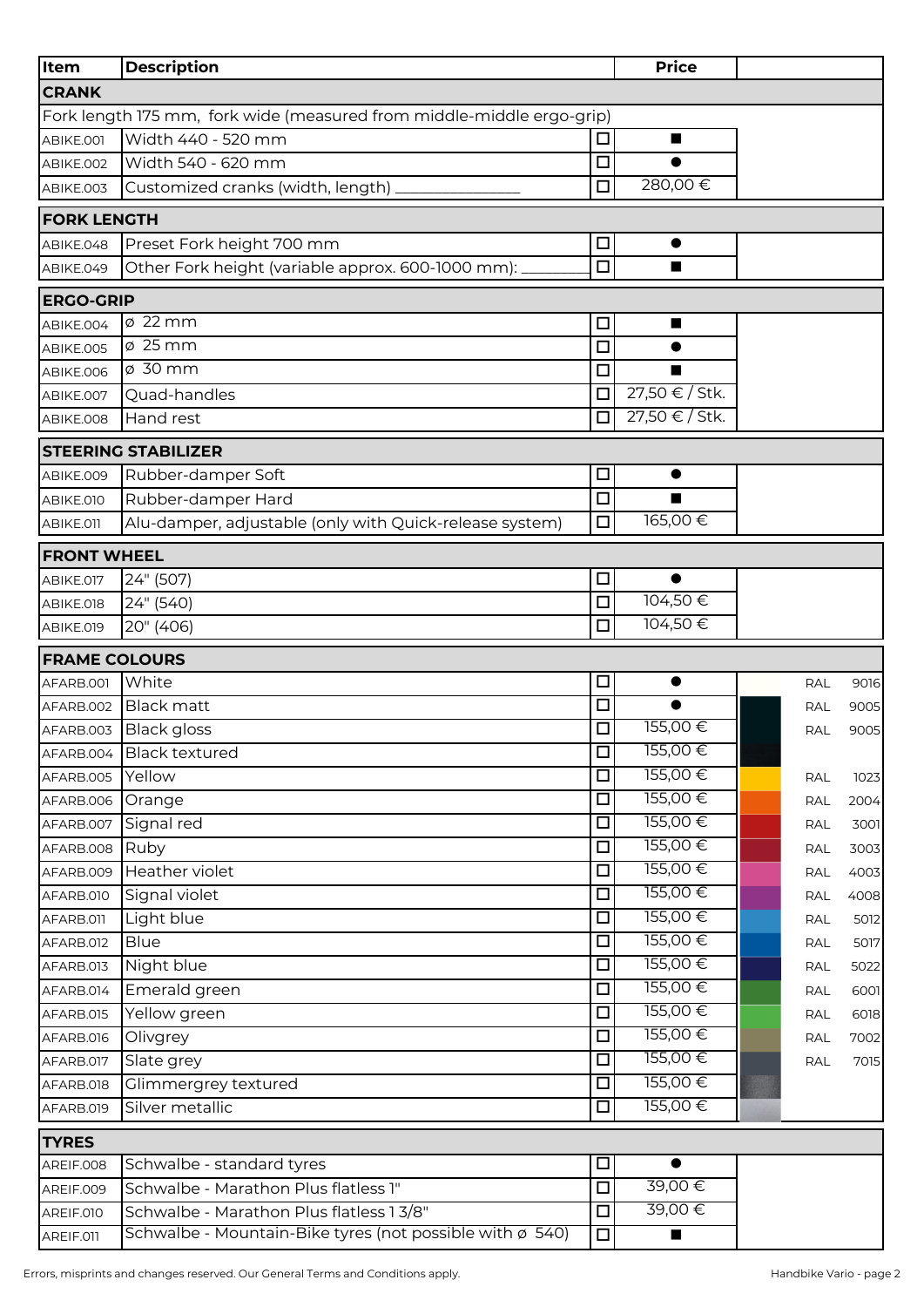| <b>Item</b> | <i><b>Description</b></i>         |    | <b>Price</b> |  |
|-------------|-----------------------------------|----|--------------|--|
|             | <b>COCKPIT CHAIN GUARD</b>        |    |              |  |
|             | ABIKE.040 Aluminium, black coated | سا |              |  |

| <b>GEAR-CHANGE</b> |                                                                         |        |            |  |
|--------------------|-------------------------------------------------------------------------|--------|------------|--|
|                    | Change gears and use the brakes without taking your hands off the grips |        |            |  |
|                    | ASCHAL.010 Shimano 24-gear - thumb shift                                | □      |            |  |
|                    | ASCHAL.011 Shimano 24-gear - twist shift                                | $\Box$ |            |  |
|                    | ASCHAL.002 Shimano XT Di2 2x11, electronic                              | □      | 1750,00 €  |  |
|                    | ASCHAL.004 Shimano 8-gear hub (with back-pedal brake)                   | $\Box$ |            |  |
|                    | ASCHAL.005 Rohloff 14-gear hub                                          | $\Box$ | 1 070,00 € |  |
| ASCHAL.006         | Shimano Alfine IIx, hub-gear, manually                                  | $\Box$ | 390,00€    |  |
|                    | (not possible with Bafang 48/52)                                        |        |            |  |
| ASCHAL.007         | Shimano Alfine Di2 11x, hub-gear, electronic                            | $\Box$ | 1050,00€   |  |
|                    | (not possible with Bafang 48/52)                                        |        |            |  |
| ASCHAL.008         | SRAM GX Eagle AXS 1x12, electronic                                      | $\Box$ | 1150,00€   |  |
|                    | (cassette XG 1275, hub SRAM 900)                                        |        |            |  |
|                    | SRAM XXI Eagle AXS 1x12, electronic                                     |        | 1950,00€   |  |
| ASCHAL.009         | (cassette XG 1299, hub SRAM 900)                                        | $\Box$ |            |  |

|           | <b>UWHELLCHAIR-ADAPTATION</b>                            |        |           |
|-----------|----------------------------------------------------------|--------|-----------|
|           | Quick release system incl.mounting, for rigid wheelchair |        |           |
| ABIKE.050 | Wheelchair-model: ___                                    | $\Box$ |           |
|           | Seat width: _________                                    |        |           |
|           | (Model and width always specify!)                        |        |           |
|           | Clamp-Attachement for folding frame wheelchairs          |        |           |
|           | incl.gum-steering damper, connection integrated stand    |        |           |
| ABIKE.051 | (not possible with removable footrests)                  | ı      | 1020,00 € |
|           | Wheelchair seat width: o 34 - 40 cm o 42 - 46 cm         |        |           |
|           | Wheelchair-model:                                        |        |           |
| ABIKE.052 | Spacer 30 mm left+right (for more legroom)               | п      | 104,00 €  |

## **Handbike Vario - ACCESSORIES**

|              | <b>ELECTRO MOTOR + BATTERY</b>                                                                                                       |        |          |  |
|--------------|--------------------------------------------------------------------------------------------------------------------------------------|--------|----------|--|
|              | Electric motor Kit "Power Bike" (gear-motor)                                                                                         |        |          |  |
| <b>PB001</b> | Output: 350 watt, battery: 36 V / 17 Ah                                                                                              | □      | 540,00€  |  |
| <b>PB020</b> | Output: 350 watt, battery: 36 V / 24,5 Ah                                                                                            | $\Box$ | 683,00 € |  |
| <b>ND002</b> | Electric motor Kit "NeoDrives"<br>model: Z15, incl. MMI display and charger for battery<br>output: 250 watt, battery: 16 Ah / 576 Wh | $\Box$ | 1990,00€ |  |
| <b>ND005</b> | Battery-pack "NeoDrives" 16 Ah, 576 Wh                                                                                               | $\Box$ | 749,00€  |  |
|              | 2nd accessory battery, Li-Ion, plastic housing, black, incl. charger                                                                 |        |          |  |
| BAT.36.17    | 36V / 17 Ah (612 Wh) (loose, not mounted)                                                                                            | □      | 631,00 € |  |
| BAT.36.24    | 36V / 24,5 Ah (882 Wh) (loose, not mounted)                                                                                          | $\Box$ | 774,00 € |  |
| BAT.L36      | Charger for battery 36 V                                                                                                             | $\Box$ | 66,00€   |  |

Errors, misprints and changes reserved. Our General Terms and Conditions apply. The mass of the conditions apply the Mandbike Vario - page 3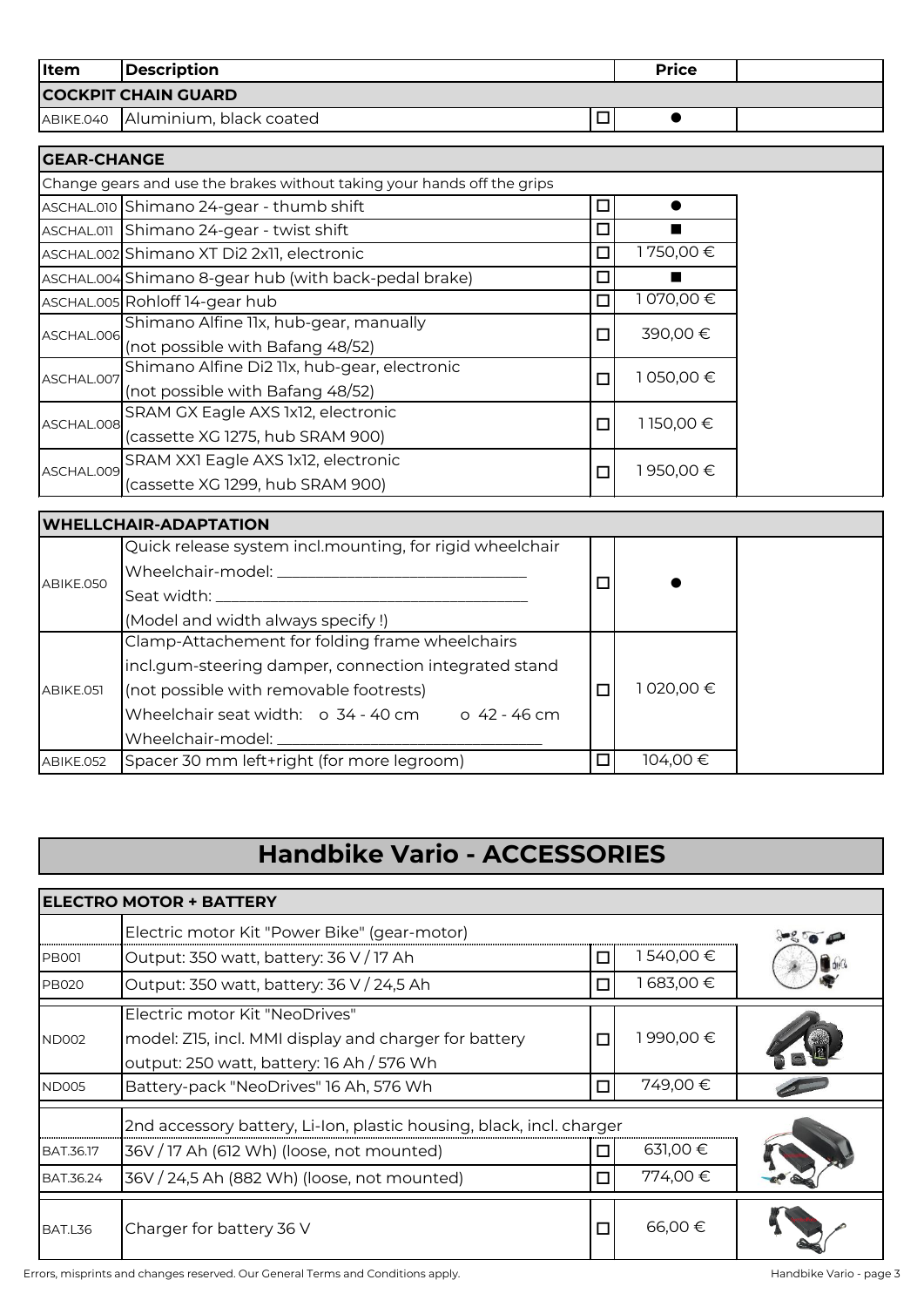| Item                 | <b>Description</b>                                                                                                                                                                                                         |        | <b>Price</b> |  |
|----------------------|----------------------------------------------------------------------------------------------------------------------------------------------------------------------------------------------------------------------------|--------|--------------|--|
|                      | <b>ELECTRO MOTOR + BATTERY</b>                                                                                                                                                                                             |        |              |  |
| <b>PB019</b>         | Battery Converter for 2x 36V Battery electronic<br>incl. bag                                                                                                                                                               | $\Box$ | 108,00€      |  |
| <b>PB018</b>         | Battery Converter for 2x 36V Battery manual<br>incl. bag                                                                                                                                                                   | □      | 108,00€      |  |
|                      | Electric motor Kit "Schachner"                                                                                                                                                                                             |        |              |  |
| SCHACH101            | model: mid-engine MM15, WITH BACK-PEDAL-BRAKE<br>output: 250 watt, battery: 36 V / 10,4 Ah<br>(only in combination connection with 8-gear-hub)                                                                             | $\Box$ | 1590,00€     |  |
| <b>BICYCLE STAND</b> |                                                                                                                                                                                                                            |        |              |  |
| 100.510              | Bicycle stand "folding"<br>(only with quick-release system)                                                                                                                                                                | $\Box$ | 122,00 €     |  |
| 100.520              | Bicycle stand "swing away"<br>(only with quick-release system)                                                                                                                                                             | $\Box$ | 350,00€      |  |
|                      | <b>LIGHTING + COMPUTER</b>                                                                                                                                                                                                 |        |              |  |
|                      | Bike lighting LUPINE, model: SL AF 7                                                                                                                                                                                       |        |              |  |
| LUPINE.SL.A<br>F.7   | StVZO, up to 1000 Lumen, night driving light up to 1300<br>Lumen, 6.9 Ah Smart Core battery                                                                                                                                | $\Box$ | 430,00€      |  |
| LUPINE.RÜCK          | Rear light Lupine<br>model: red light, battery 1680 mAh                                                                                                                                                                    | $\Box$ | 88,25€       |  |
| 100.410              | Halogen battery light, 35 lux, LED-searchlight,<br>LED-back light, incl. USB-charging cable                                                                                                                                | $\Box$ | 66,00€       |  |
| 100.404              | Speedo with 5 functions<br>functions: -current speed, -daily kilometers,<br>-total kilometers, -time, -driving time                                                                                                        | $\Box$ | 17,00 €      |  |
| 100.428              | Speedo, cable free, 7 functions<br>-current speed, -maximum speed,<br>-used calories                                                                                                                                       | $\Box$ | 46,00€       |  |
| <b>BAGS</b>          |                                                                                                                                                                                                                            |        |              |  |
| 100.453              | Saddlebag black<br>dimensions: 9 x 19 x 7 cm, with adapter klickfix                                                                                                                                                        | □      | 42,00 €      |  |
| 100.433              | Mobile phone case "phone bag", size S or M, simple twist<br>from portrait- to landscape format, handling from the<br>touchscreen through the transparency, incl.<br>adapter S= until about 7x12,5cm, M= until about 9x16cm | $\Box$ | 62,00 €      |  |
| <b>OTHER</b>         |                                                                                                                                                                                                                            |        |              |  |
| 100.454              | numerary-spiral-cable-lock TRELOCK, Ø 10 mm,<br>free adjustable number combination, 150 cm long                                                                                                                            | $\Box$ | 31,90€       |  |
| 100.430              | Mudguard black 20"/24"/26"                                                                                                                                                                                                 | $\Box$ | 12,90€       |  |
| 100.639              | Disc brake hydraulic "TEKTRO auriga comp"                                                                                                                                                                                  | $\Box$ | 138,00€      |  |

Errors, misprints and changes reserved. Our General Terms and Conditions apply. The state of the Mandbike Vario - page 4